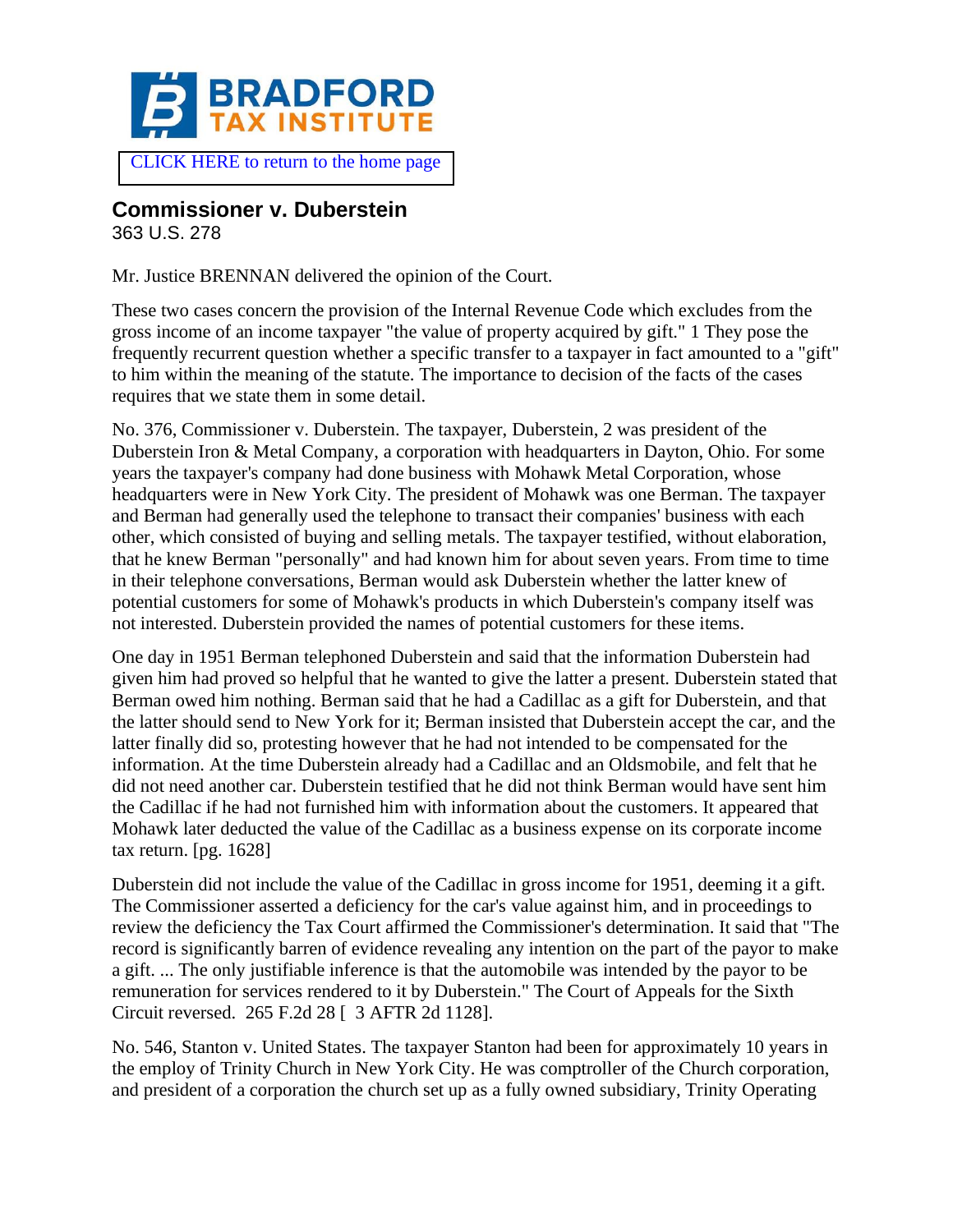Company, to manage its real estate holdings, which were more extensive than simply the church property. His salary by the end of his employment there in 1942 amounted to \$22,500 a year. Effective November 30, 1942, he resigned from both positions to go into business for himself. The Operating Company's directors, who seem to have included the rector and vestrymen of the church, passed the following resolution upon his resignation: "Be it resolved that in appreciation of the services rendered by Mr. Stanton ... a gratuity is hereby awarded to him of Twenty Thousand Dollars, payable to him in equal installments of Two Thousand Dollars at the end of each and every month commencing with the month of December, 1942; provided that, with the discontinuance of his services, the Corporation of Trinity Church is released from all rights and claims to pension and retirement benefits not already accrued up to November 30, 1942."

The Operating Company's action was later explained by one of its directors as based on the fact that, "Mr. Stanton was liked by all of the Vestry personally. He had a pleasing personality. He had come in when Trinity's affairs were in a difficult situation. He did a splendid piece of work, we felt. Besides that ... he was liked by all of the members of the Vestry personally." And by another: "[W]e were all unanimous in wishing to make Mr. Stanton a gift. Mr. Stanton had loyally and faithfully served Trinity in a very difficult time. We thought of him in the highest regard. We understood that he was going in business for himself. We felt that he was entitled to that evidence of good will."

On the other hand, there was a suggestion of some ill-feeling between Stanton and the directors, arising out of the recent termination of the services of one Watkins, the Operating Company's treasurer, whose departure was evidently attended by some acrimony. At a special board meeting on October 28, 1942, Stanton had intervened on Watkins' side and asked reconsideration of the matter. The minutes reflect that "resentment was expressed as to the 'presumptuous' suggestion that the action of the Board, taken after long deliberation, should be changed." The Board adhered to its determination that Watkins be separated from employment, giving him an opportunity to resign rather than be discharged. At another special meeting two days later it was revealed that Watkins had not resigned; the previous resolution terminating his services was then viewed as effective; and the Board voted the payment of six months' salary to Watkins in a resolution similar to that quoted in regard to Stanton, but which did not use the term "gratuity." At the meeting, Stanton announced that in order to avoid any such embarrassment or question at any time as to his willingness to resign if the Board desired, he was tendering his resignation. It was tabled, though not without dissent. The next week, on November 5, at another special meeting, Stanton again tendered his resignation which this time was accepted.

The "gratuity" was duly paid. So was a smaller one to Stanton's (and the Operating Company's) secretary, under a similar resolution, upon her resignation at the same time. The two corporations shared the expense of the payments. There was undisputed testimony that there were in fact no enforceable rights or claims to pension and retirement benefits which had not accrued at the time of the taxpayer's resignation, and that the last proviso of the resolution was [pg. 1629]inserted simply out of an abundance of caution. The taxpayer received in cash a refund of his contributions to the retirement plans, and there is no suggestion that he was entitled to more. He was required to perform no further services for Trinity after his resignation.

The Commissioner asserted a deficiency against the taxpayer after the latter had failed to include the payments in question in gross income. After payment of the deficiency and administrative rejection of a refund claim, the taxpayer sued the United States for a refund in the District Court for the Eastern District of New York. The trial judge, sitting without a jury, made the simple finding that the payments were a "gift," 3 and judgment was entered for the taxpayer. The Court of Appeals for the Second Circuit reversed. 268 F.2d 727 [ 4 AFTR 2d 5071].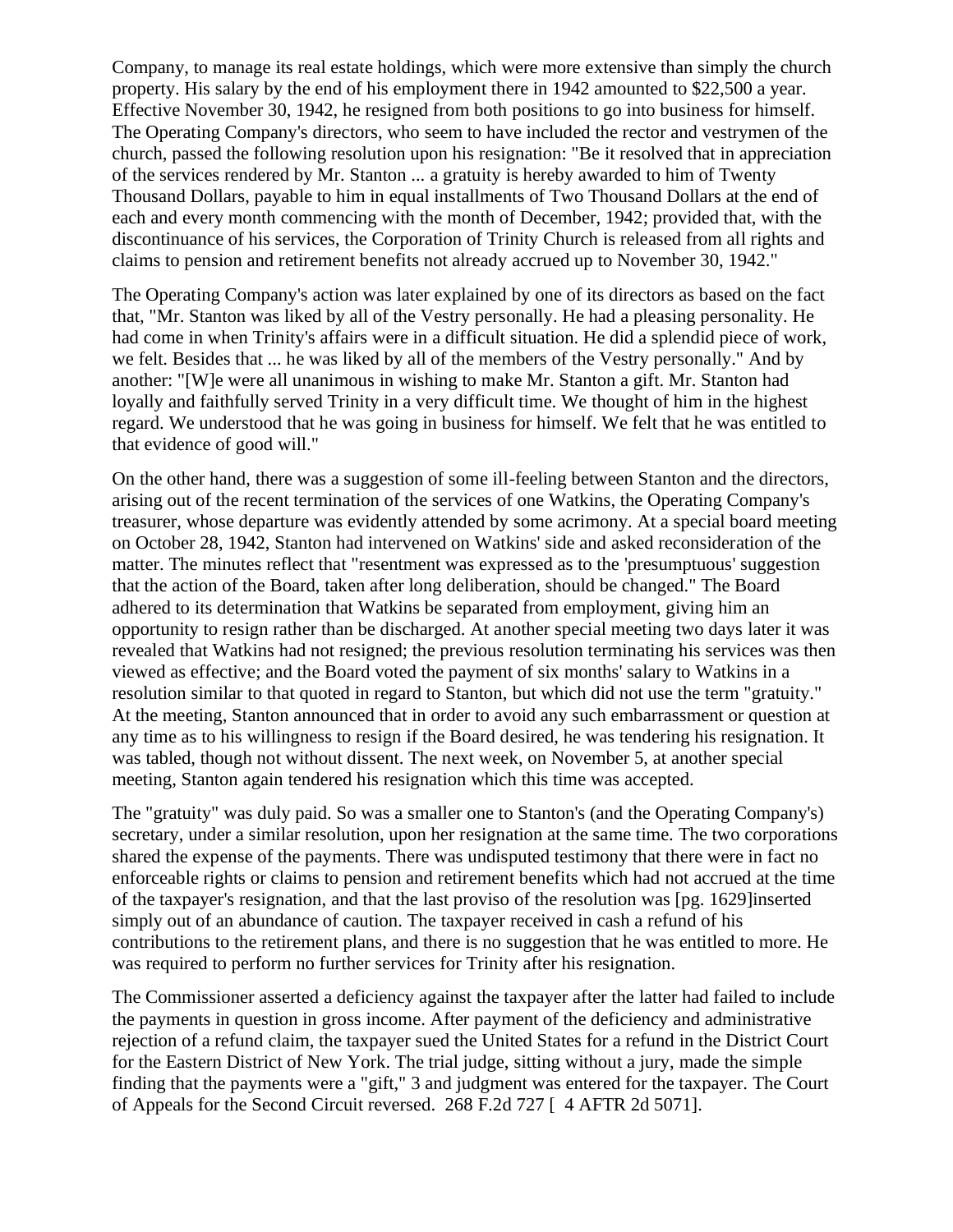The Government, urging that clarification of the problem typified by these two cases was necessary, and that the approaches taken by the Courts of Appeals for the Second and the Sixth Circuits were in conflict, petitioned for certiorari in No. 376, and acquiesced in the taxpayer's petition in No. 546. On this basis, and because of the importance of the question in the administration of the income tax laws, we granted certiorari in both cases. 361 U.S. 923.

[1] The exclusion of property acquired by gift from gross income under the federal income tax laws was made in the first income tax statute 4 passed under the authority of the Sixteenth Amendment, and has been a feature of the income tax statutes ever since. The meaning of the term "gift" as applied to particular transfers has always been a matter of contention. 5 Specific and illuminating legislative history on the point does not appear to exist. Analogies and inferences drawn from other revenue provisions, such as the estate and gift taxes, are dubious. See Lockard v. Commissioner, 166 F.2d 409 [ 36 AFTR 784]. The meaning of the statutory term has been shaped largely by the decisional law. With this, we turn to the contentions made by the Government in these cases.

First. The Government suggests that we promulgate a new "test" in this area to serve as a standard to be applied by the lower courts and by the Tax Court in dealing with the numerous cases that arise. 6 We reject this invitation. We are of opinion that the governing principles are necessarily general and have already been spelled out in the opinions of this Court, and that the problem is one which, under the present statutory framework, does not lend itself to any more definitive statement that would produce a talisman for the solution of concrete cases. The cases at bar are fair examples of the settings in which the problem usually arises. They present situations in which payments have been made in a context with business overtones - an employer making a payment to a retiring employee; a businessman giving something of value to another businessman who has been of advantage to him in his business. In this context, we review the law as established by the prior cases here.

The course of decision here makes it plain that the statute does not use the term "gift" in the common-law sense, but in a more colloquial sense. This Court has indicated that a voluntarily executed transfer of his property by one to another, without any consideration or compensation therefor, though a common-law gift, is not necessarily a "gift" within the meaning of the statute. For the Court has shown that the mere absence of a legal or moral obligation to make such a payment does not establish that it is a gift. Old Colony Trust Co. v. Commissioner, 279 U.S. 716, 730 [ 7 AFTR 8875]. And, importantly, if the payment proceeds primarily from "the constraining force of any moral or legal duty," or from "the incentive of anticipated benefit" of an economic nature, Bogardus v. Commissioner, 302 U.S. 34, 41 [ 19 AFTR 1195], it is not a gift. [pg. 1630]And, conversely, "[w]here the payment is in return for services rendered, it is irrelevant that the donor derives no economic benefit from it." Robertson v. United States, 343 U.S. 711, 714 [ 41 AFTR 1053]. 7 A gift in the statutory sense, on the other hand, proceeds from a "detached and disinterested generosity," Commissioner v. LoBue, 351 U.S. 243, 246 [ 49 AFTR 832]; "out of affection, respect, admiration, charity or like impulses." Robertson v. United States, supra, at 714. And in this regard, the most critical consideration, as the Court was agreed in the leading case here, is the transferor's "intention." Bogardus v. Commissioner, 302 U.S. 34, 43 [ 19 AFTR 1195]. "What controls is the intention with which payment, however voluntary, has been made." Id., at 45 (dissenting opinion). 8

The Government says that this "intention" of the transferor cannot mean what the cases on the common-law concept of gift call "donative intent." With that we are in agreement, for our decisions fully support this. Moreover, the Bogardus case itself makes it plain that the donor's characterization of his action is not determinative-that there must be an objective inquiry as to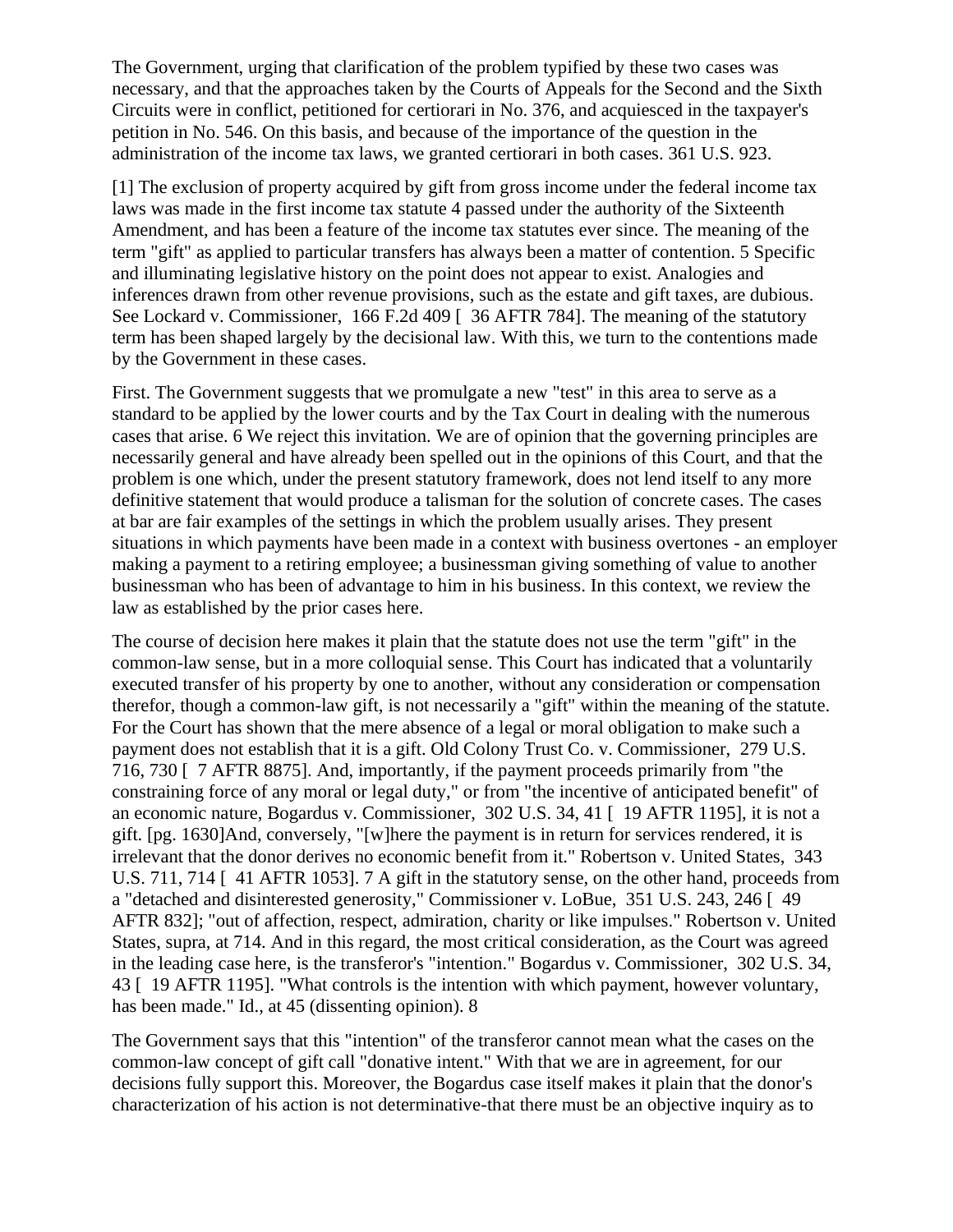whether what is called a gift amounts to it in reality. 302 U.S., at 40. It scarcely needs adding that the parties' expectations or hopes as to the tax treatment of their conduct in themselves have nothing to do with the matter.

It is suggested that the Bogardus criterion would be more apt if rephrased in terms of "motive" rather than "intention." We must confess to some skepticism as to whether such a verbal mutation would be of any practical consequence. We take it that the proper criterion, established by decision here, is one that inquires what the basic reason for his conduct was in fact-the dominant reason that explains his action in making the transfer. Further than that we do not think it profitable to go.

Second. The Government's proposed "test," while apparently simple and precise in its formulation, depends frankly on a set of "principles" or "presumptions" derived from the decided cases, and concededly subject to various exceptions; and it involves various corollaries, which add to its detail. Were we to promulgate this test as a matter of law, and accept with it its various presuppositions and stated consequences, we would be passing far beyond the requirements of the cases before us, and would be painting on a large canvas with indeed a broad brush. The Government derives its test from such propositions as the following: That payments by an employer to an employee, even though voluntary, ought, by and large, to be taxable; That the concept of a gift is inconsistent with a payment's being a deductible business expense; That a gift involves "personal" elements; That a business corporation cannot properly make a gift of its assets. The Government admits that there are exceptions and qualifications to these propositions. We think, to the extent they are correct, that these propositions are not principles of law but rather maxims of experience that the tribunals which have tried the facts of cases in this area have enunciated in explaining their factual determinations. Some of them simply represent truisms: it doubtless is, statistically speaking, the exceptional payment by an employer to an employee that amounts to a gift. Others are overstatements of possible evidentiary inferences relevant to a factual determination on the totality of circumstances in the case: it is doubtless relevant to the over-all inference that the transferor treats a payment as a business deduction, or that the transferor is a corporate entity. But these inferences cannot be stated in absolute terms. Neither factor is a shibboleth. The taxing statute does [pg. 1631] not make nondeductibility by the transferor a condition on the "gift" exclusion; nor does it draw any distinction, in terms, between transfers by corporations and individuals, as to the availability of the "gift" exclusion to the transferee. The conclusion whether a transfer amounts to a "gift" is one that must be reached on consideration of all the factors.

Specifically, the trier of fact must be careful not to allow trial of the issue whether the receipt of a specific payment is a gift to turn into a trial of the tax liability, or of the propriety, as a matter of fiduciary or corporate law, attaching to the conduct of someone else. The major corollary to the Government's suggested "test" is that, as an ordinary matter, a payment by a corporation cannot be a gift, and, more specifically, there can be no such thing as a "gift" made by a corporation which would allow it to take a deduction for an ordinary and necessary business expense. As we have said, we find no basis for such a conclusion in the statute; and if it were applied as a determinative rule of "law," it would force the tribunals trying tax cases involving the donee's liability into elaborate inquiries into the local law of corporations or into the peripheral deductibility of payments as business expenses. The former issue might make the tax tribunals the most frequent investigators of an important and difficult issue of the laws of the several States, and the latter inquiry would summon one difficult and delicate problem of federal tax law as an aid to the solution of another. 9 Or perhaps there would be required a trial of the vexed issue whether there was a "constructive" distribution of corporate property, for income tax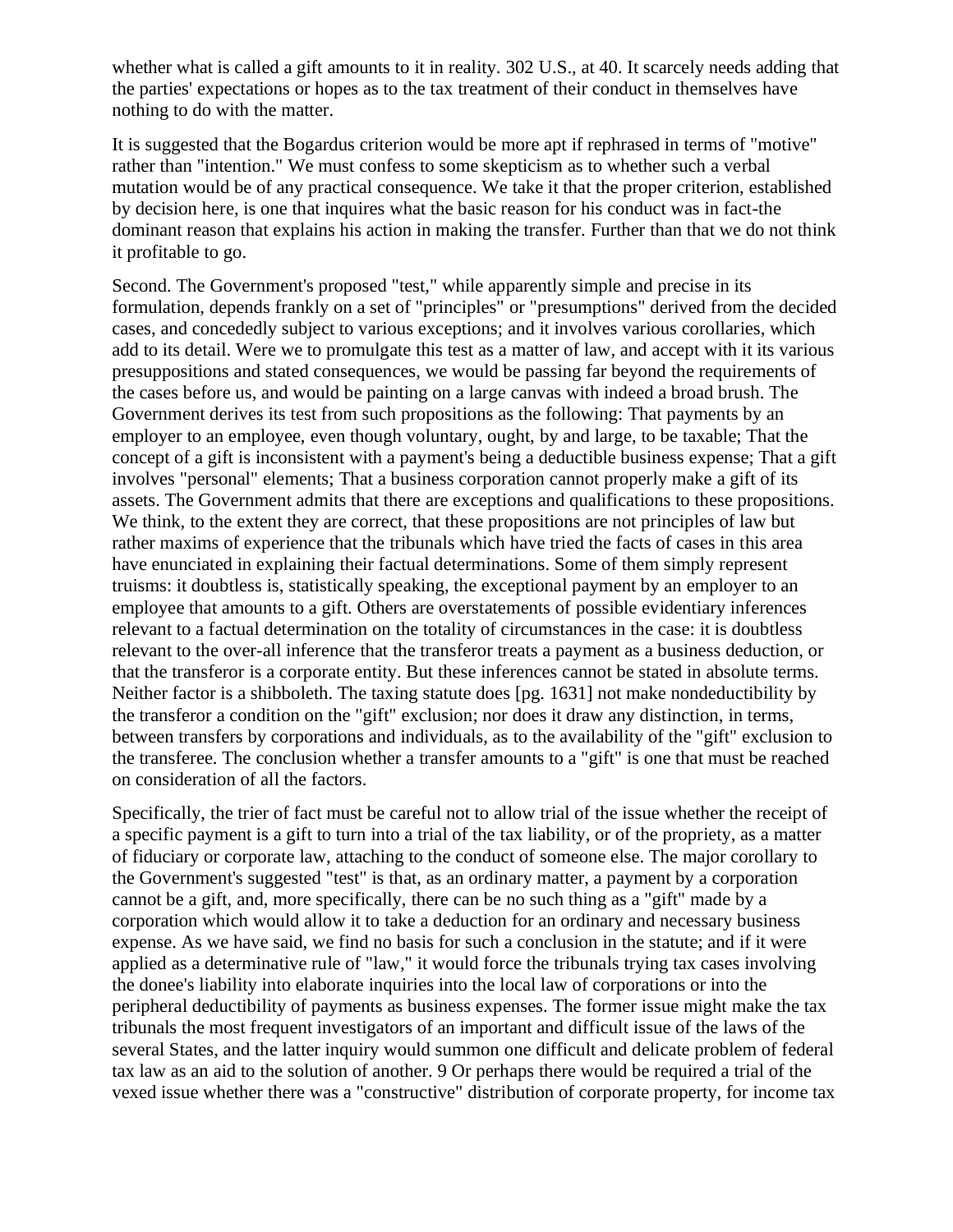purposes, to the corporate agents who had sponsored the transfer. 10 These considerations, also, reinforce us in our conclusion that while the principles urged by the Government may, in nonabsolute form as crystallizations of experience, prove persuasive to the trier of facts in a particular case, neither they, nor any more detailed statement than has been made, can be laid down as a matter of law.

Third. Decision of the issue presented in these cases must be based ultimately on the application of the fact-finding tribunal's experience with the mainsprings of human conduct to the totality of the facts of each case. The nontechnical nature of the statutory standard, the close relationship of it to the data of practical human experience, and the multiplicity of relevant factual elements, with their various combinations, creating the necessity of ascribing the proper force to each, confirm us in our conclusion that primary weight in this area must be given to the conclusions of the trier of fact. Baker v. Texas & Pacific R. Co., 359 U.S. 227; Commissioner v. Heininger, 320 U.S. 467, 475 [ 31 AFTR 783] United States v. Yellow Cab Co., 338 U.S. 338, 341; Bogardus v. Commissioner, supra, at 45 (dissenting opinion). 11

This conclusion may not satisfy an academic desire for tidiness, symmetry and precision in this area, any more than a system based on the determinations of various fact-finders ordinarily does. [pg. 1632]But we see it as implicit in the present statutory treatment of the exclusion for gifts, and in the variety of forums in which federal income tax cases can be tried. If there is fear of undue uncertainty or overmuch litigation, Congress may make more precise its treatment of the matter by singling out certain factors and making them determinative of the matter, as it has done in one field of the "gift" exclusion's former application, that of prizes and awards. 12 Doubtless diversity of result will tend to be lessened somewhat since federal income tax decisions, even those in tribunals of first instance turning on issues of fact, tend to be reported, and since there may be a natural tendency of professional triers of fact to follow one another's determinations, even as to factual matters. But the question here remains basically one of fact, for determination on a case-by-case basis.

One consequence of this is that appellate review of determinations in this field must be quite restricted. Where a jury has tried the matter upon correct instructions, the only inquiry is whether it cannot be said that reasonable men could reach differing conclusions on the issue. Baker v. Texas & Pacific R. Co., supra, at 228. Where the trial has been by a judge without a jury, the judge's findings must stand unless "clearly erroneous." Fed. Rules Civ. Proc., 52(a). "A finding is 'clearly erroneous' when although there is evidence to support it, the reviewing court on the entire evidence is left with the definite and firm conviction that a mistake has been committed." United States v. United States Gypsum Co., 333 U.S. 364, 395. The rule itself applies also to factual inferences from undisputed basic facts, id., at 394, as will on many occasions be presented in this area. Cf. Graver Tank & Mfg. Co. v. Linde Air Products Co., 339 U.S. 605, 609-610. And Congress has in the most explicit terms attached the identical weight to the findings of the Tax Court. I.R.C.,  $\S$  7482(a). 13

Fourth. A majority of the Court is in accord with the principles just outlined. And, applying them to the Duberstein case, we are in agreement, on the evidence we have set forth, that it cannot be said that the conclusion of the Tax Court was "clearly erroneous." It seems to us plain that as trier of the facts it was warranted in concluding that despite the characterization of the transfer of the Cadillac by the parties and the absence of any obligation, even of a moral nature, to make it, it was at bottom a recompense for Duberstein's past services, or an inducement for him to be of further service in the future. We cannot say with the Court of Appeals that such a conclusion was "mere suspicion" on the Tax Court's part. To us it appears based in the sort of informed experience with human affairs that fact-finding tribunals should bring to this task.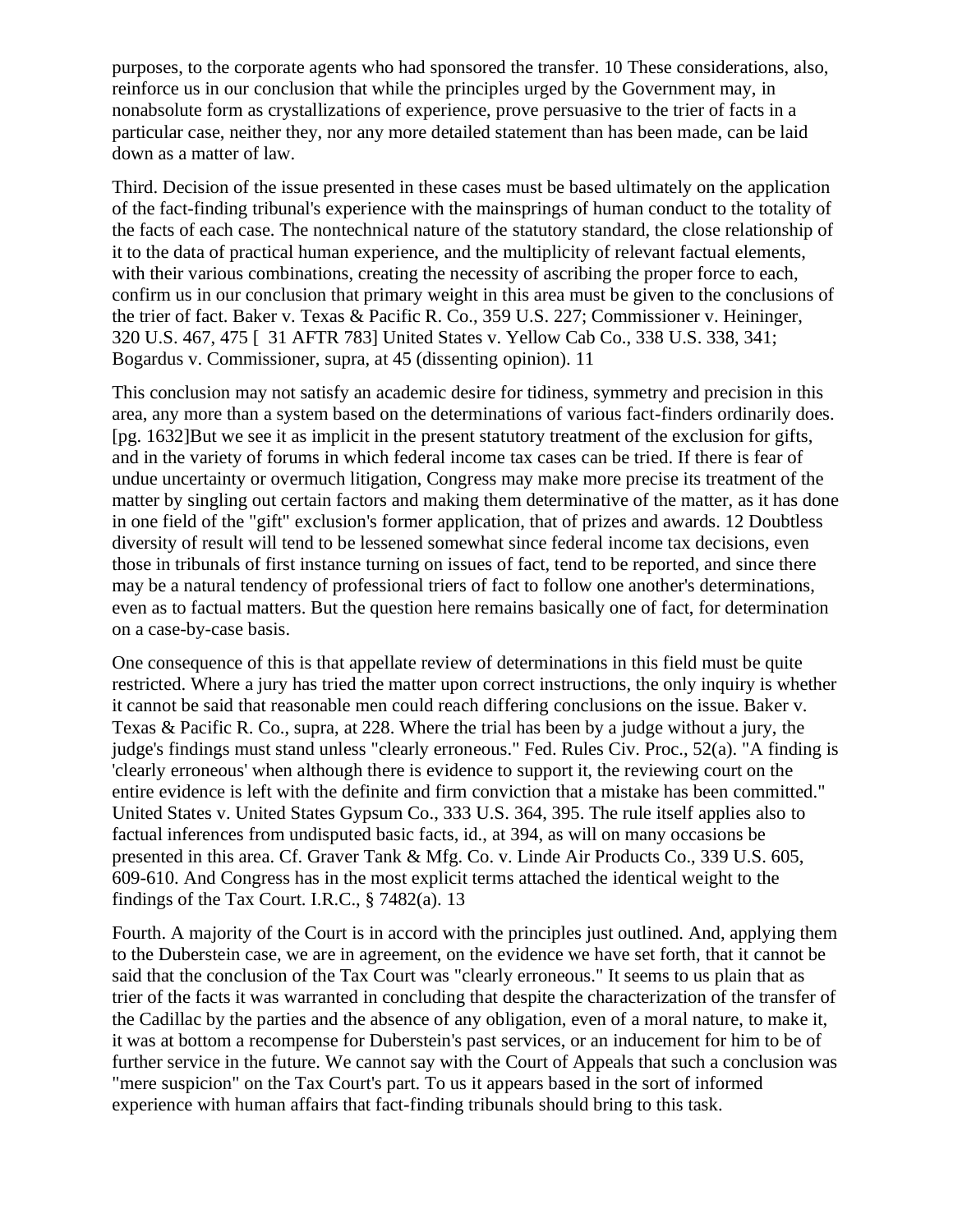As to Stanton, we are in disagreement. To four of us, it is critical here that the District Court as trier of fact made only the simple and unelaborated finding that the transfer in question was a "gift." 14 To be sure, conciseness is to [pg. 1633]be strived for, and prolixity avoided, in findings; but, to the four of us, there comes a point where findings become so sparse and conclusory as to give no revelation of what the District Court's concept of the determining facts and legal standard may be. See Matton Oil Transfer Corp. v. The Dynamic, 123 F.2d 999, 1000- 1001. Such conclusory, general findings do not constitute compliance with Rule 52's direction to "find the facts specially and state separately ... conclusions of law thereon." While the standard of law in this area is not a complex one, we four think the unelaborated finding of ultimate fact here cannot stand as a fulfillment of these requirements. It affords the reviewing court not the semblance of an indication of the legal standard with which the trier of fact has approached his task. For all that appears, the District Court may have viewed the form of the resolution or the simple absence of legal consideration as conclusive. While the judgment of the Court of Appeals cannot stand, the four of us think there must be further proceedings in the District Court looking toward new and adequate findings of fact. In this, we are joined by Mr. Justice Whittaker, who agrees that the findings were inadequate, although he does not concur generally in this opinion.

Accordingly, in No. 376, the judgment of this Court is that the judgment of the Court of Appeals is reversed, and in No. 546, that the judgment of the Court of Appeals is vacated, and the case is remanded to the District Court for further proceedings not inconsistent with this opinion.

It is so ordered.

Mr. Justice Harlan concurs in the result in No. 376. In No. 546, he would affirm the judgment of the Court of Appeals for the reasons stated by Mr. Justice Frankfurter.

Mr. Justice Whittaker, agreeing with Bogardus that whether a particular transfer is or is not a "gift" may involve "a mixed question of law and fact," 302 U.S. at 39, concurs only in the result of this opinion.

Mr. Justice Douglas dissents, since he is of the view that in each of these two cases there was a gift under the test which the Court fashioned nearly a quarter of a century ago in Bogardus v. Commissioner, 302 U.S. 34 [ 19 AFTR 1195].

Mr. Justice Frankfurter concurring in the judgment in No. 376 and dissenting in No. 546.

As the Court's opinion indicates, we brought these two cases here partly because of a claimed difference in the approaches between two Courts of Appeals but primarily on the Government's urging that in the interest of the better administration of the income tax laws, clarification was desirable for determining when a transfer of property constitutes a "gift" and is not to be included in income for purposes of ascertaining the "gross income" under the Internal Revenue Code. As soon as this problem emerged after the imposition of the first income tax authorized by the Sixteenth Amendment, it became evident that its inherent difficulties and subtleties would not easily yield to the formulation of a general rule or test sufficiently definite to confine within narrow limits the area of judgment in applying it. While at its core the tax conception of a gift no doubt reflected the non-legal, non-technical notion of a benefaction unentangled with any aspect of worldly requital, the divers blends of personal and pecuniary relationships in our industrial society inevitably presented niceties for adjudication which could not be put to rest by any kind of general formulation.

Despite acute arguments at the bar and a most thorough re-examination of the problem on a full canvas of our prior decisions and an attempted fresh analysis of the nature of the problem, the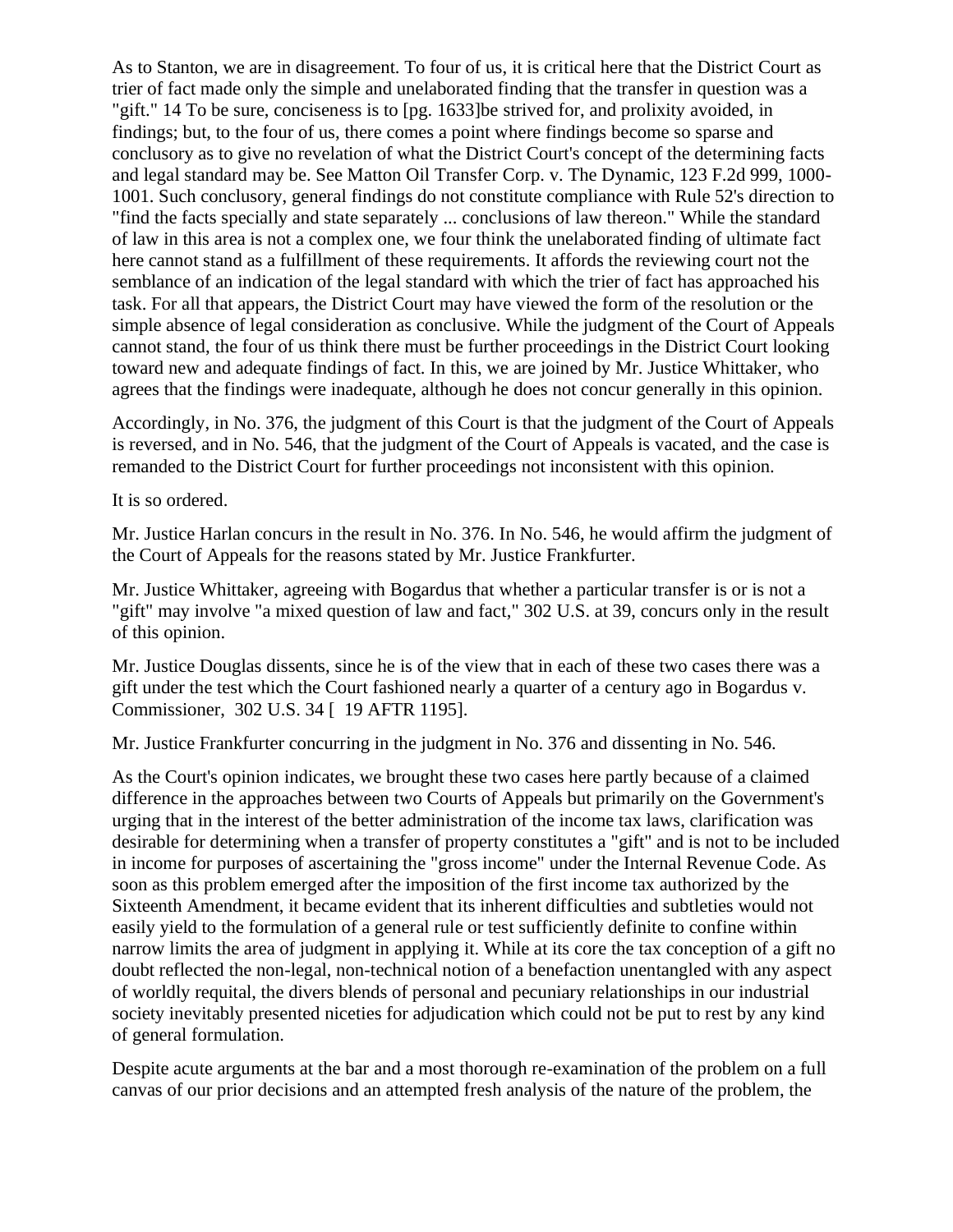Court has rejected the invitation of the Government to fashion anything like a litmus paper test for determining what is excludable as a "gift" from gross income. Nor has the Court attempted a clarification of the particular aspects of the problem presented by these two cases, namely, payment by an employer to an employee upon the termination of the employment relation and non-obligatory payment for services rendered in the course of a business relationship. While I agree that experience has shown the futility of attempting to define, by language so circumscribing as to make it easily applicable, what constitutes a [pg. 1634] gift for every situation where the problem may arise, I do think that greater explicitness is possible in isolating and emphasizing factors which militate against a gift in particular situations.

Thus, regarding the two frequently recurring situations involved in these cases-things of value given to employees by their employers upon the termination of employment and payments entangled in a business relation and occasioned by the performance of some service-the strong implication is that the payment is of a business nature. The problem in these two cases is entirely different from the problem in a case where a payment is made from one member of a family to another, where the implications are directly otherwise. No single general formulation appropriately deals with both types of cases, although both involve the question whether the payment was a "gift." While we should normally suppose that a payment from father to son was a gift, unless the contrary is shown, in the two situations now before us the business implications are so forceful that I would apply a presumptive rule placing the burden upon the beneficiary to prove the payment wholly unrelated to his services to the enterprise. The Court, however, has declined so to analyze the problem and has concluded "that the governing principles are necessarily general and have already been spelled out in the opinions of this Court, and that the problem is one which, under the present statutory framework, does not lend itself to any more definitive statement that would produce a talisman for the solution of concrete cases."

The Court has made only one authoritative addition to the previous course of our decisions. Recognizing Bogardus v. Commissioner, 302 U.S. 34 [ 19 AFTR 1195], as "the leading case here" and finding essential accord between the Court's opinion and the dissent in that case, the Court has drawn from the dissent in Bogardus for infusion into what will now be a controlling qualification, recognition that it is "for the triers of the facts to seek among competing aims or motives the ones that dominated conduct." 302 U.S. 34, 45 [ 19 AFTR 1195], (dissenting opinion). All this being so in view of the Court, it seems to me desirable not to try to improve what has "already been spelled out" in the opinions of this Court but to leave to the lower courts the application of old phrases rather than to float new ones and thereby inevitably produce a new volume of exegesis on the new phrases.

Especially do I believe this when fact-finding tribunals are directed by the Court to rely upon their "experience with the mainsprings of human conduct" and on their "informed experience with human affairs" in appraising the totality of the facts of each case. Varying conceptions regarding the "mainsprings of human conduct" are derived from a variety of experiences or assumptions about the nature of man, and "experience with human affairs," is not only diverse but often drastically conflicting. What the Court now does sets fact-finding bodies to sail on an illimitable ocean of individual beliefs and experiences. This can hardly fail to invite, if indeed not encourage, too individualized diversities in the administration of the income tax law. I am afraid that by these new phrasings the practicalities of tax administration, which should be as uniform as is possible in so vast a country as ours, will be embarrassed. By applying what has already been spelled out in the opinions of this Court, I agree with the Court in reversing the judgment in Commissioner of Internal Revenue v. Duberstein.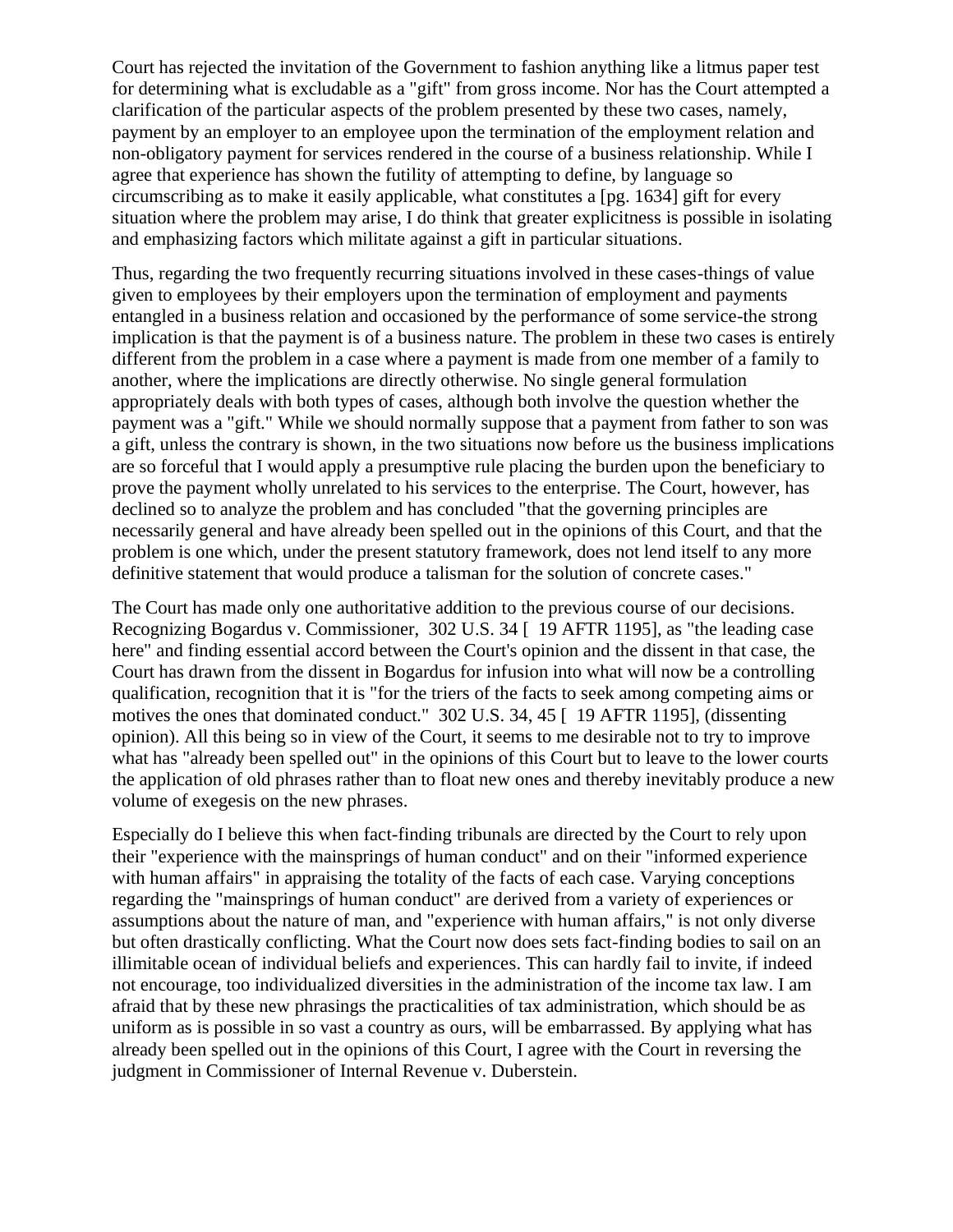But I would affirm the decision of the Court of Appeals for the Second Circuit in Stanton v. United States. I would do so on the basis of the opinion of Judge Hand and more particularly because the very terms of the resolution by which the \$20,000 was awarded to Stanton indicated that it was not a "gratuity" in the sense of sheer benevolence but in the nature of a generous lagniappe, something extra thrown in for services received though not legally nor morally required to be given. This careful resolution, doubtless drawn by a lawyer and adopted by some hardheaded businessmen, contained a proviso that Stanton should abandon all rights to "pension and retirement benefits." The fact that Stanton had no such claims does not lessen the significance of the clause as something "to make assurance doubly sure." 268 F.2d 728. The business nature of the payment is confirmed by the words of the resolution, explaining the "gratuity" as "in appreciation of the services rendered by Mr. Stanton as Manager of the Estate and Comptroller of the Corporation of Trinity Church throughout nearly ten years, and as President of [pg. 1635]Trinity Operating Company, Inc." The force of this document, in light of all the factors to which Judge Hand adverted in his opinion, was not in the least diminished by testimony at the trial. Thus the taxpayer has totally failed to sustain the burden I would place upon him to establish that the payment to him was wholly attributable to generosity unrelated to his performance of his secular business functions as an officer of the corporation of the Trinity Church of New York and the Trinity Operating Co. Since the record totally fails to establish taxpayer's claim, I see no need of specific findings by the trial judge.

Judge: Mr. Justice BLACK, concurring and dissenting.

I agree with the Court that it was not clearly erroneous for the Tax Court to find as it did in No. 376 that the automobile transfer to Duberstein was not a gift, and so I agree with the Court's opinion and judgment reversing the judgment of the Court of Appeals in that case.

I dissent in No. 546, Stanton v. United States, 268 F.2d 727 [ 4 AFTR 2d 5071]. The District Court found that the \$20,000 transferred to Mr. Stanton by his former employer at the end of ten years' service was a gift and therefore exempt from taxation under I. R. C. of 1939, § 22(b)(3) (now I. R. C. of 1954, § 102(a)). I think the finding was not clearly erroneous and that the Court of Appeals was therefore wrong in reversing the District Court's judgment. While conflicting inferences might have been drawn, there was evidence to show that Mr. Stanton's long services had been satisfactory, that he was well-liked personally and had given splendid service, that the employer was under no obligation at all to pay any added compensation, but made the \$20,000 payment because prompted by a genuine desire to make him a "gift," to award him a "gratuity." Cf. Commissioner v. LoBue, 351 U.S. 243, 246-247 [ 49 AFTR 832]. The District Court's finding was that the added payment "constituted a gift to the taxpayer, and therefore need not have been reported by him as income. ..." The trial court might have used more words, or discussed the facts set out above in more detail, but I doubt if this would have made its crucial, adequately supported finding any clearer. For this reason I would reinstate the District Court's judgment for petitioner.

1 The operative provision in the cases at bar is § 22(b)(3) of the 1939 Internal Revenue Code. The corresponding provision of the present Code is § 102(a).

2 In both cases the husband will be referred to as the taxpayer although his wife joined with him in joint tax returns.

3 See note 14, infra.

4 § II.B., c. 16, 38 Stat. 167.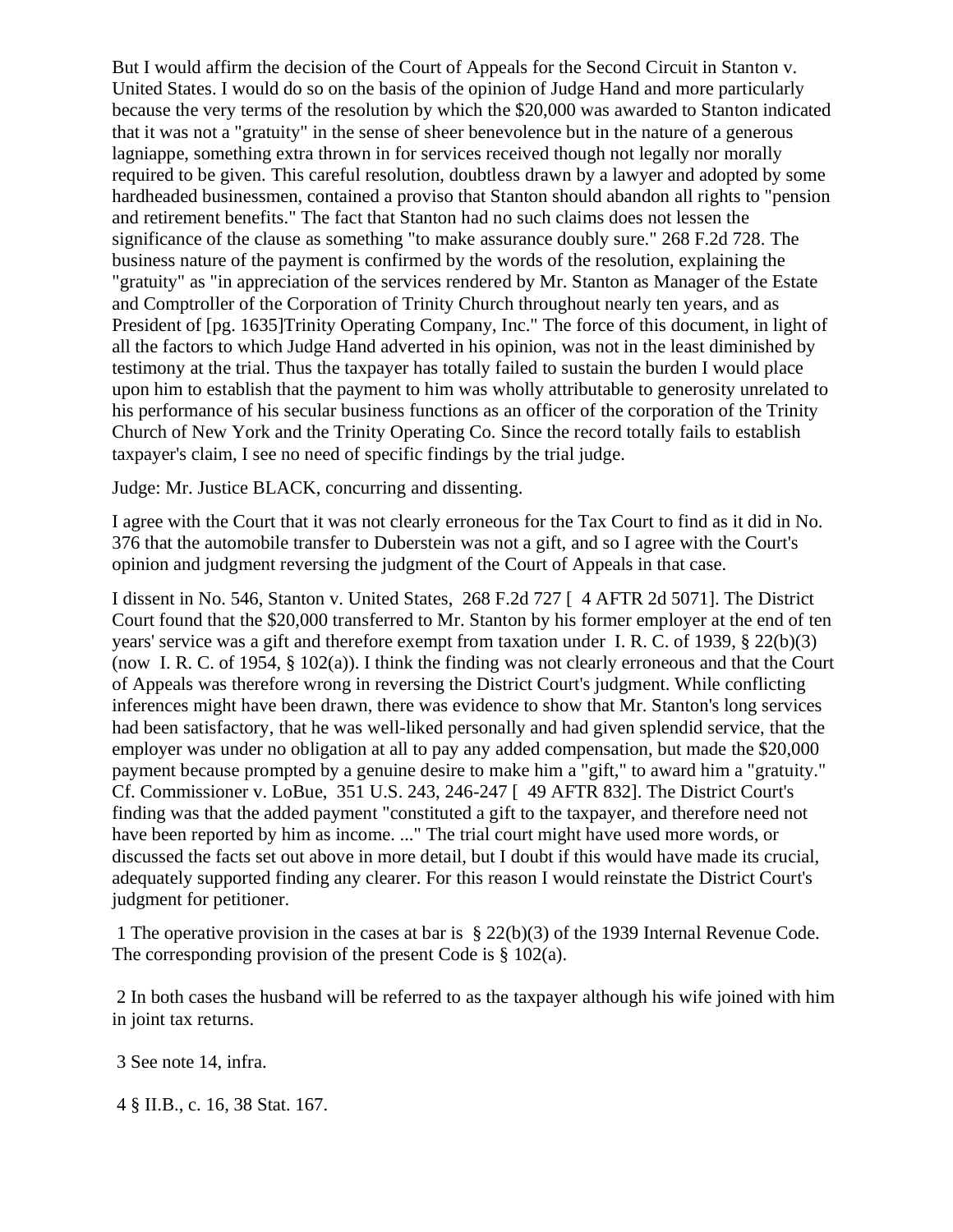5 The first case of the Board of Tax Appeals officially reported in fact deals with the problem. Parrott v. Commissioner, 1 B.T.A. 1.

6 The Government's proposed test is stated: "Gifts should be defined as transfers of property made for personal as distinguished from business reasons."

7 The cases including "tips" in gross income are classic examples of this. See, e.g., Roberts v. Commissioner, 176 F.2d 221 [ 38 AFTR 296].

8 The parts of the Bogardus opinion which we touch on here are the ones we take to be basic to its holding, and the ones that we read as stating those governing principles which it establishes. As to them we see little distinction between the views of the Court and those taken in dissent in Bogardus. The fear expressed by the dissent at 302 U.S., at 44, that the prevailing opinion "seems" to hold "that every payment which in any aspect is a gift is ... relieved of any tax" strikes us now as going beyond what the opinion of the Court held in fact. In any event, the Court's opinion in Bogardus does not seem to have been so interpreted afterwards. The principal difference, as we see it, between the Court's opinion and the dissent lies in the weight to be given the findings of the trier of fact.

9 Justice Cardozo once described in memorable language the inquiry into whether an expense was an "ordinary and necessary" one of a business: "One struggles in vain for any verbal formula that will supply a ready touchstone. The standard set up by the statute is not a rule of law; it is rather a way of life. Life in all its fullness must supply the answer to the riddle." Welch v. Helvering, 290 U.S. 111, 115 [ 12 AFTR 1456]. The same comment well fits the issue in the cases at bar.

10 Cf., e.g., Nelson v. Commissioner, 203 F.2d 1 [ 43 AFTR 630].

11 In Bogardus, the Court was divided 5 to 4 as to the scope of review to be extended the factfinder's determination as to a specific receipt, in a context like that of the instant cases. The majority held that such a determination was "a conclusion of law or at least a determination of a mixed question of law and fact." 302 U.S., at 39. This formulation it took as justifying it in assuming a fairly broad standard of review. The dissent took a contrary view. The approach of this part of the Court's ruling in Bogardus, which we think was the only part on which there was real division among the Court, see note 8, supra, has not been afforded subsequent respect here. In Heininger, a question presenting at the most elements no more factual and untechnical than those here-that of the "ordinary and necessary" nature of a business expense-was treated as one of fact. Cf. note 9, supra. And in Dobson v. Commissioner, 320 U.S. 489, 498 [ 31 AFTR 773], n. 22, Bogardus was adversely criticized, insofar as it treated the matter as reviewable as one of law. While Dobson is, of course, no longer the law insofar as it ordains a greater weight to be attached to the findings of the Tax Court than to those of any other fact-finder in a tax litigation, see note 13, infra, we think its criticism of this point in the Bogardus opinion is sound in view of the dominant importance of factual inquiry to decision of these cases.

12 I. R. C., § 74, which is a provision new with the 1954 Code. Previously, there had been holdings that such receipts as the "Pot O'Gold" radio giveaway, Washburn v. Commissioner, 5 T. C. 1333, and the Ross Essay Prize, McDermott v. Commissioner, 80 U.S. App. D. C. 176, 150 F.2d 585 [ 34 AFTR 64], were "gifts." Congress intended to obviate such rulings. S. Rep.